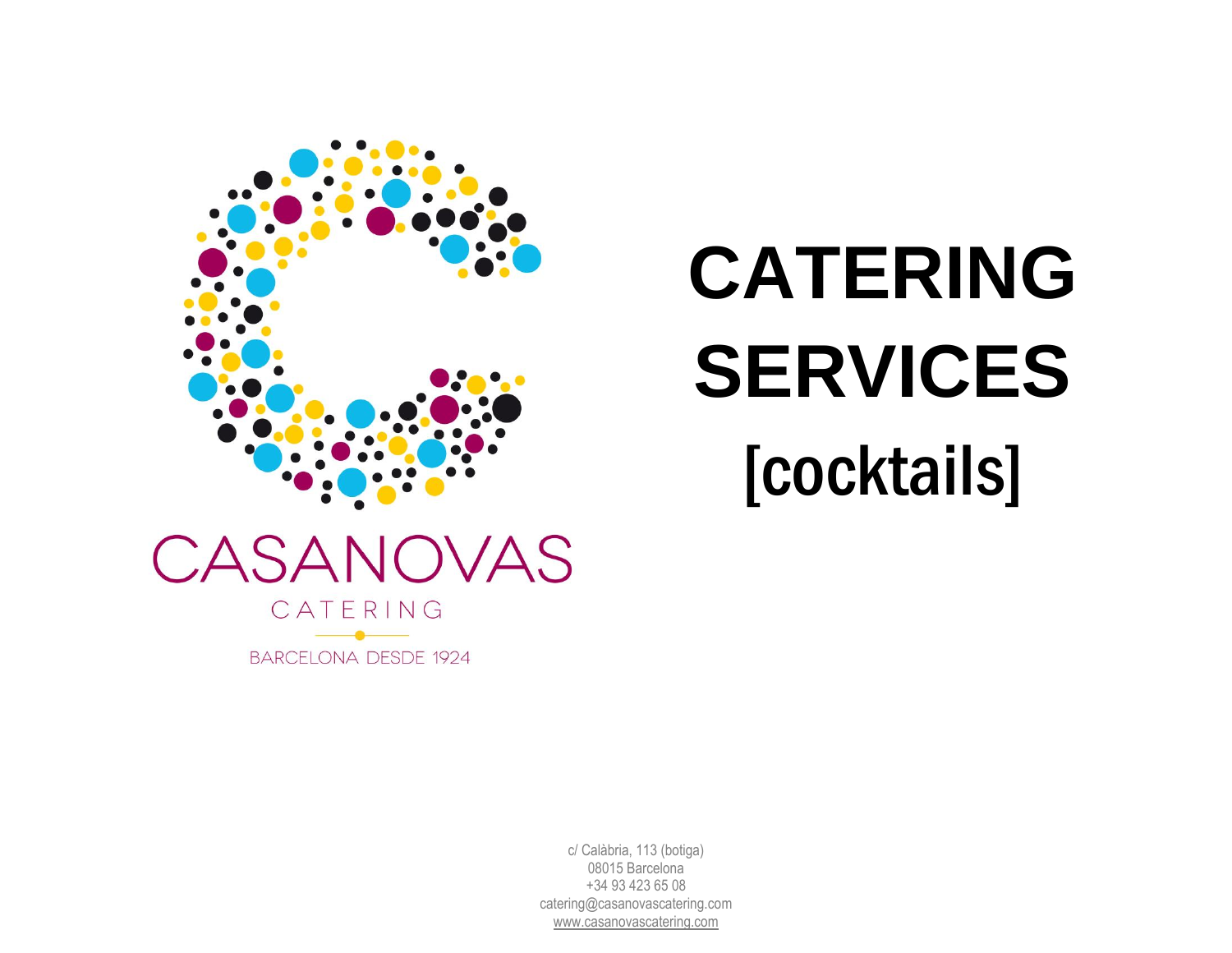### COCKTAILS

*Holding a cocktail usually take place after an official meeting, presentation, conference, opening, etc.*

*The cocktail is a light snack, which is done standing p, where guests can move freely through space, creating a relaxed atmosphere that promotes good social relations.*

*The cuisine consists of a cocktail of fingerfood and snacks, which do not require the use of tools such as plates and cutlery. The waiters circulate among participants offering trays of food and drink*





### FULL COCKTAIL

- ❖ *Snacks: crunchy vegetables and macadamian nuts*
- ❖ *Iberian ham flower-shaped on tomato bread*
- ❖ *Caprese skewer with confit artichoke and vermouth reduction*
- ❖ *Salmon marinated on olive oil and dill on crème fraîche mini pancake (blini)*
- ❖ *Foie mi cuit and figs on toast*
- ❖ *Homemade ham & poultry croquettes*
- ❖ *Homemade sausages triology: classic, foie & truffle, cheese & basil*
- ❖ *Assortment of cheeses and fruits*
- ❖ *Assortment of confectionary*

*White wine and new wine selection of our sommelier Cava Casanovas Selection Still water, beer, juices and soft drinks*

*€ 27 per person*

c/ Calàbria, 113 (botiga) 08015 Barcelona +34 93 423 65 08 [catering@casanovascatering.com](mailto:catering@casanovascatering.com) [www.casanovascatering.com](http://www.casanovascatering.com/)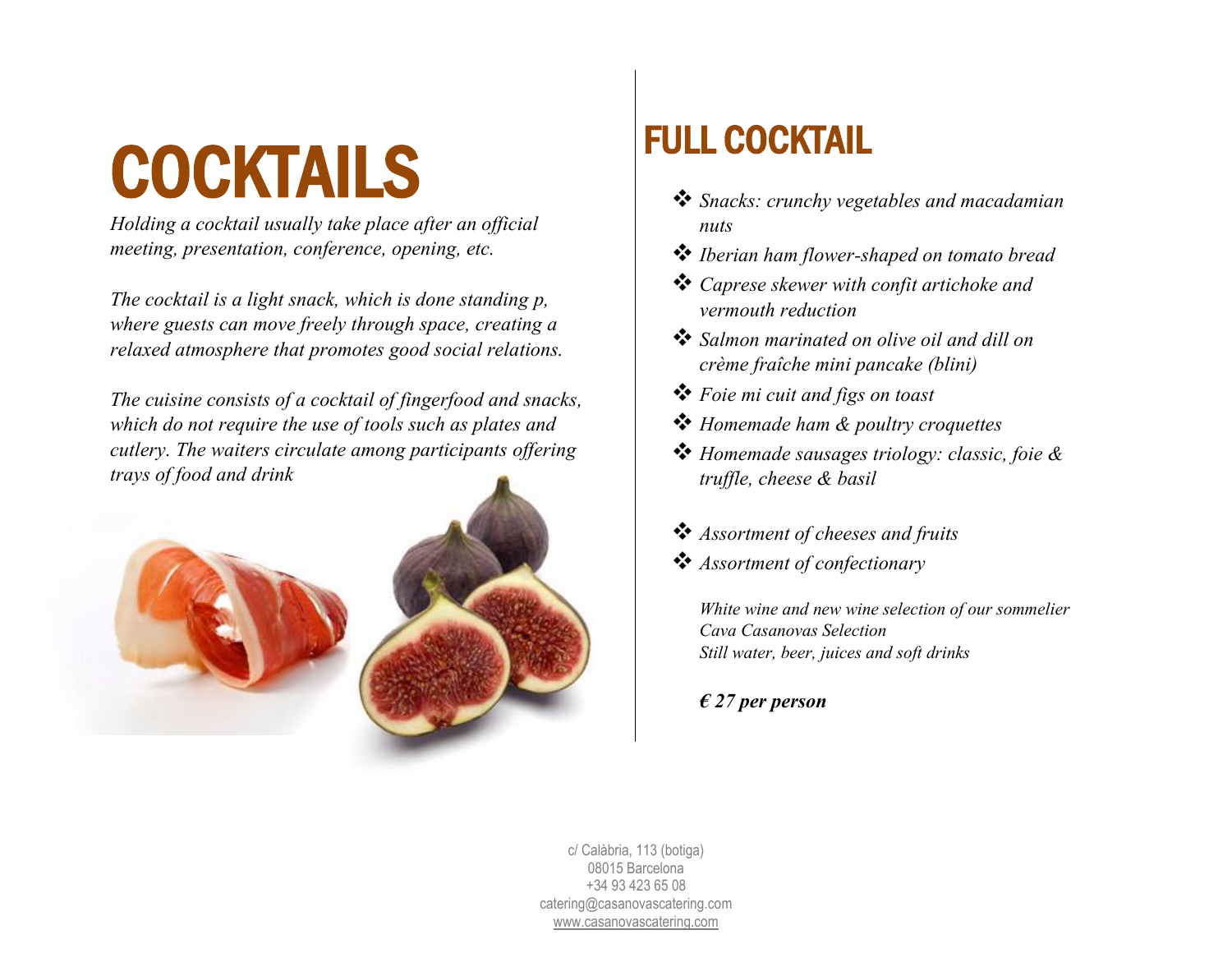#### COCKTAIL 1

*Snacks: crunchy vegetables and macadamian nuts Assortment of savoury biscuits and canapes* 

*Cava Casanovas Selection Still water, beer, juices and soft drinks*

*€ 20 per person*

#### COCKTAIL 2

*Snacks: crunchy vegetables and macadamian nuts Assortment of savoury biscuits and canapes Iberian ham flower-shaped on tomato bread*

> *Cava Casanovas Selection Still water, beer, juices and soft drinks*

> > *€ 22 per person*

#### COCKTAIL 3

*Snacks: crunchy vegetables and macadamian nuts Iberian ham flower-shaped on tomato bread Salmon marinated on olive oil and dill on crème fraîche mini pancake (blini) Foie mi cuit and figs on toast*

*Assortment of cheeses and fruits*

*White wine and new wine selection of our sommelier Cava Casanovas Selection Still water, beer, juices and soft drinks*

#### *€ 24 per person*